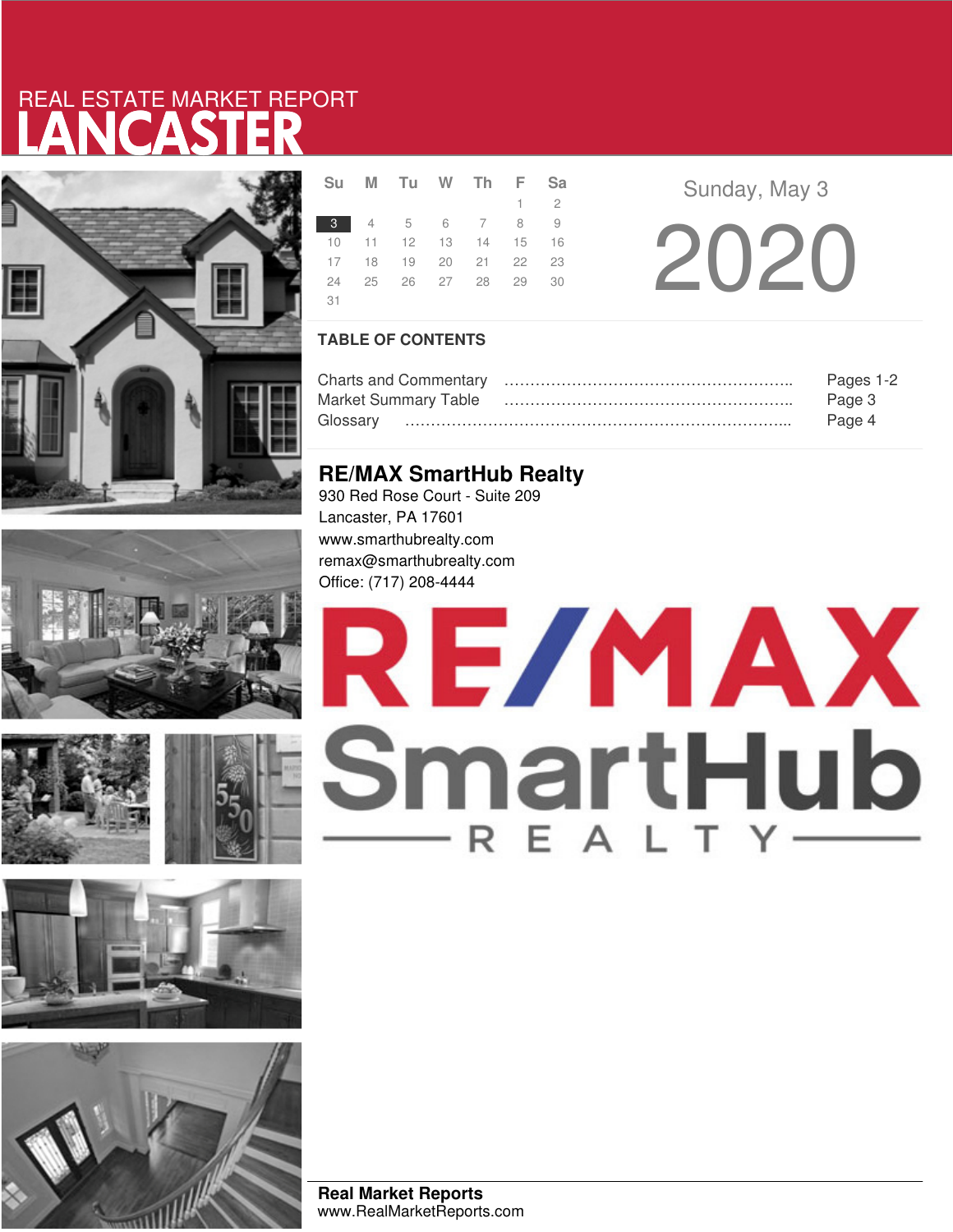

Sunday, May 3, 2020

### Office: (717) 208-4444 RE/MAX SmartHub Realty remax@smarthubrealty.com

at the real estate market. Currently there are 492 sales pending in the market overall, leaving 783 listings still for sale. The resulting pending ratio is 38.6% (492 divided by 1,275). So you might be asking yourself, that's great... but what exactly does it mean? I'm glad you asked! *Let's take a look*

The pending ratio indicates the supply & demand of the market. Specifically, a high ratio means that listings are in demand and quickly going to contract. Alternatively, a low ratio means there are not enough qualified buyers for the existing supply.

**"Current inventory is described as mildly active."**

Taking a closer look, we notice that the \$200K - \$250K price range has a relatively large number of contracts pending sale.

We also notice that the \$250K - \$300K price range has a relatively large inventory of properties for sale at 115 listings. The average list price (or asking price) for all properties in this market is \$376,203.





A total of 2554 contracts have closed in the last 6 months with an average sold price of \$237,189. Breaking it down, we notice that the \$200K - \$250K price range contains the highest number of sold listings.

Alternatively, a total of 851 listings have failed to sell in that same period of time. Listings may fail to sell for many reasons such as being priced too high, having been inadequately marketed, the property was in poor condition, or perhaps the owner had second thoughts about selling at this particular time. The \$200K - \$250K price range has the highest number of off-market listings at 124 properties.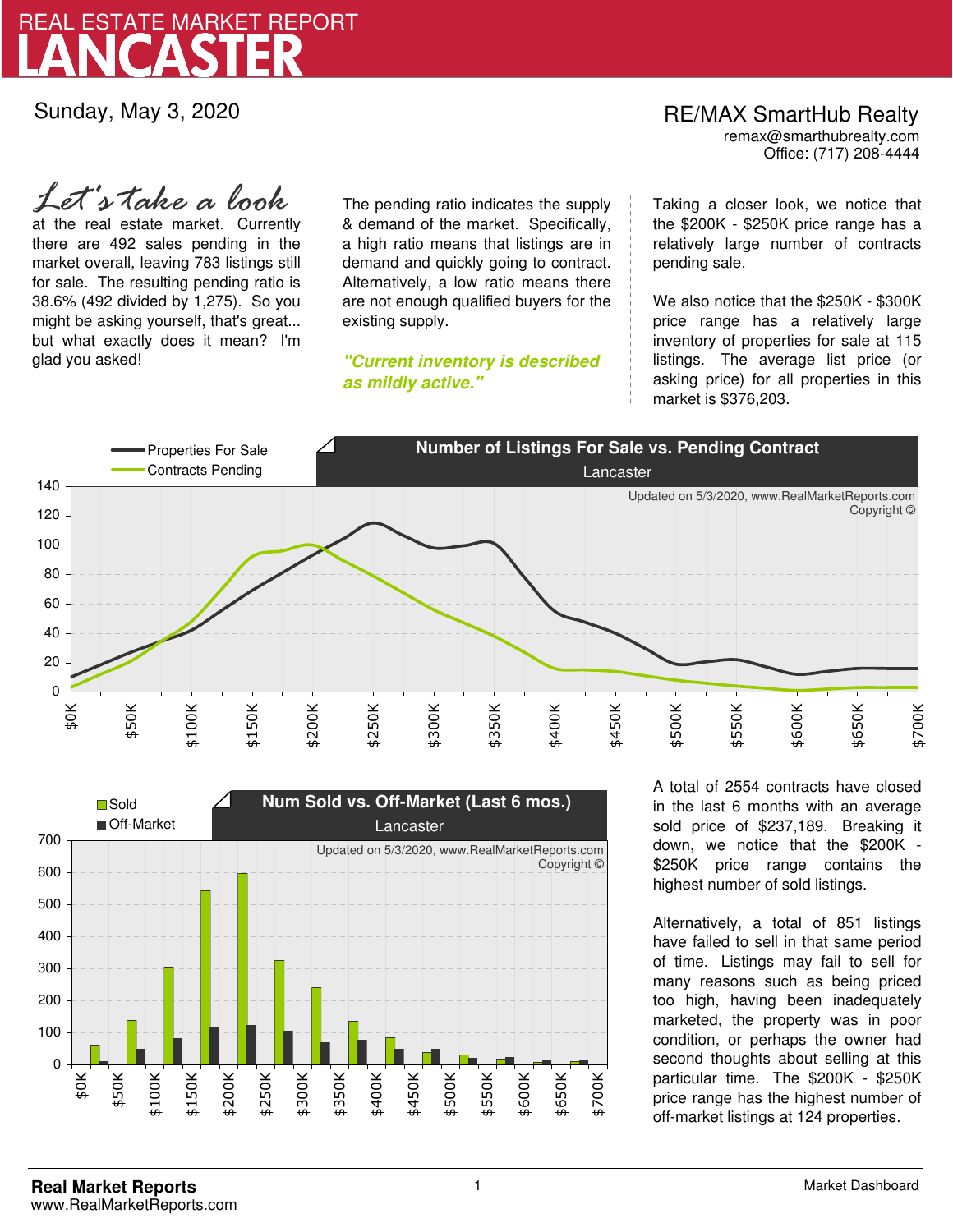## LANCASTER REAL ESTATE MARKET REPORT

Sunday, May 3, 2020

## RE/MAX SmartHub Realty remax@smarthubrealty.com

Office: (717) 208-4444

Looking at the chart to the right, you might be wondering why average days on market (DOM) is important. This is a useful measurement because it can help us to determine whether we are in a buyer's market (indicated by high DOM), or a seller's market (indicated by low DOM). Active listings (properties for sale) have been on the market for an average of 166 days.

Analysis of sold properties for the last six months reveals an average sold price of \$237,189 and 42 days on market. Notice that properties in the \$150K - \$200K price range have sold quickest over the last six months.

The recent history of sales can be seen in the two charts below. The average sold price for the last 30 days was \$258,675 with an average DOM of 40 days.

Since the recent DOM is less than the average DOM for the last 6 months, it is a positive indicator for demand. It is always important to realize that real estate markets can fluctuate due to many factors, including shifting interest rates, the economy, or seasonal changes.



## **"The average list-to-sales ratio for this area is 98.2%."**

Ratios are simple ways to express the difference between two values such as list price and sold price. In our case, we typically use the list-to-sale ratio to determine the percentage of the final list price that the buyer ultimately paid. It is a very common method to help buyers decide how much to offer on a property.

Analysis of the absorption rate indicates an inventory of 1.8 months based on the last 6 months of sales. This estimate is often used to determine how long it would take to sell off the current inventory of properties if all conditions remained the same. It is significant to mention that this estimate does not take into consideration any additional properties that will come onto the market in the future.



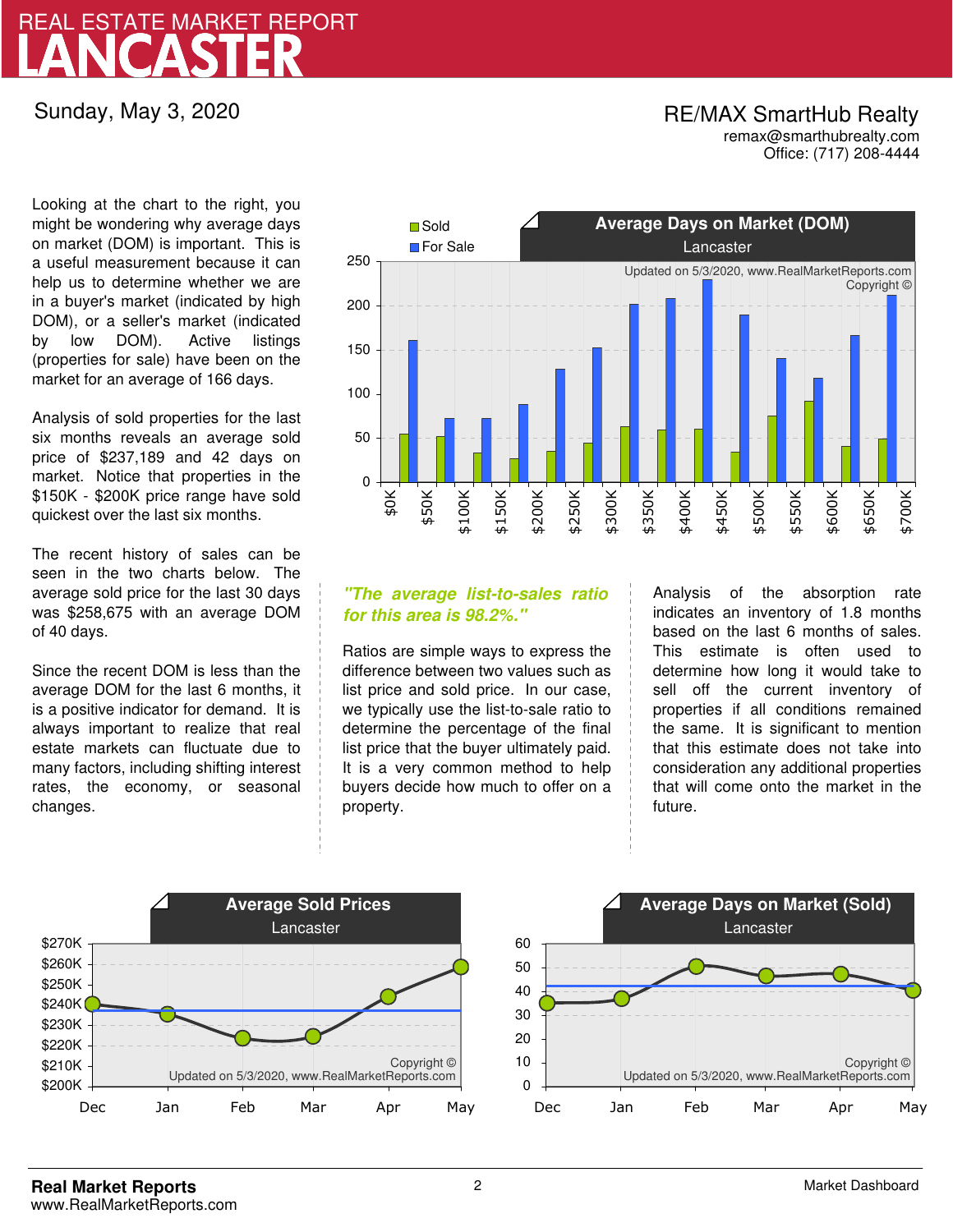# LANCASTER REAL ESTATE MARKET REPORT

Sunday, May 3, 2020

## RE/MAX SmartHub Realty

Office: (717) 208-4444 remax@smarthubrealty.com

|                                    |                    | <b>Contracts Pending</b> <sup>[2]</sup> |            |                   |              | Off-Market in the Last 6 Months [3] |              |              |            |                   | <b>Absorption Rate</b> |                   |  |              |      |
|------------------------------------|--------------------|-----------------------------------------|------------|-------------------|--------------|-------------------------------------|--------------|--------------|------------|-------------------|------------------------|-------------------|--|--------------|------|
|                                    |                    | For Sale <sup>[1]</sup>                 |            |                   |              | Sold in the Last 6 Months [4]       |              |              |            |                   |                        |                   |  |              |      |
|                                    | <b>Price Range</b> | Total                                   | Avg        | Avg               | <b>Total</b> | Pending                             | <b>Total</b> | <b>Total</b> | Avg        | Avg Orig          | Avg                    | Avg               |  | List to      | Mos. |
| Min.                               | Max.               | <b>Num</b>                              | <b>DOM</b> | <b>List Price</b> | <b>Num</b>   | Ratio                               | <b>Num</b>   | <b>Num</b>   | <b>DOM</b> | <b>List Price</b> | <b>List Price</b>      | <b>Sold Price</b> |  | <b>Sales</b> |      |
| \$0                                | \$49,999           | 10                                      | 162        | \$42,400          | 3            | 23.1%                               | 10           | 61           | 55         | \$34,713          | \$32,128               | \$29,349          |  | 91.4%        | 1.0  |
| \$50,000                           | \$99,999           | 27                                      | 73         | \$77,637          | 21           | 43.8%                               | 50           | 138          | 53         | \$82,289          | \$78,947               | \$74,574          |  | 94.5%        | 1.2  |
| \$100,000                          | \$149,999          | 42                                      | 72         | \$127,771         | 48           | 53.3%                               | 83           | 306          | 33         | \$135,792         | \$132,696              | \$129,483         |  | 97.6%        | 0.8  |
| \$150,000                          | \$199,999          | 69                                      | 88         | \$177,678         | 92           | 57.1%                               | 117          | 543          | 27         | \$178,390         | \$176,843              | \$174,461         |  | 98.7%        | 0.8  |
| \$200,000                          | \$249,999          | 93                                      | 128        | \$227,769         | 100          | 51.8%                               | 124          | 597          | 35         | \$228,940         | \$225,890              | \$223,308         |  | 98.9%        | 0.9  |
| \$250,000                          | \$299,999          | 115                                     | 153        | \$278,408         | 79           | 40.7%                               | 105          | 325          | 45         | \$280,667         | \$276,673              | \$272,392         |  | 98.5%        | 2.1  |
| \$300,000                          | \$349,999          | 98                                      | 202        | \$328,162         | 56           | 36.4%                               | 69           | 240          | 63         | \$330,694         | \$327,079              | \$323,005         |  | 98.8%        | 2.5  |
| \$350,000                          | \$399,999          | 101                                     | 209        | \$377,128         | 38           | 27.3%                               | 77           | 135          | 59         | \$375,980         | \$374,859              | \$371,368         |  | 99.1%        | 4.5  |
| \$400,000                          | \$449,999          | 55                                      | 230        | \$427,392         | 16           | 22.5%                               | 49           | 84           | 60         | \$432,095         | \$427,963              | \$421,403         |  | 98.5%        | 3.9  |
| \$450,000                          | \$499,999          | 40                                      | 190        | \$475,045         | 14           | 25.9%                               | 50           | 38           | 34         | \$479,831         | \$477,684              | \$469,228         |  | 98.2%        | 6.3  |
| \$500,000                          | \$549,999          | 19                                      | 141        | \$529,924         | 8            | 29.6%                               | 21           | 32           | 76         | \$533,768         | \$527,471              | \$518,503         |  | 98.3%        | 3.6  |
| \$550,000                          | \$599,999          | 22                                      | 118        | \$582,083         | 4            | 15.4%                               | 23           | 19           | 92         | \$588,286         | \$573,891              | \$573,324         |  | 99.9%        | 6.9  |
| \$600,000                          | \$649,999          | 12                                      | 167        | \$637,858         | 1            | 7.7%                                | 15           | 8            | 41         | \$597,256         | \$597,256              | \$621,645         |  | 104.1%       | 9.0  |
| \$650,000                          | \$699,999          | 16                                      | 212        | \$680,712         | 3            | 15.8%                               | 16           | 10           | 50         | \$695,925         | \$693,915              | \$669,880         |  | 96.5%        | 9.6  |
| \$700,000                          | $\ddot{}$          | 64                                      | 249        | \$1,047,551       | 9            | 12.3%                               | 42           | 18           | 157        | \$1,178,294       | \$1,115,906            | \$970,028         |  | 86.9%        | 21.3 |
| <b>Market Summary &gt;&gt;&gt;</b> |                    | 783                                     | 166        | \$376,203         | 492          | 38.6%                               | 851          | 2,554        | 42         | \$244,966         | \$241,602              | \$237,189         |  | 98.2%        | 1.8  |

Status = [1] ACT; [2] PND; [3] WTH, EXP, CNL; [4] CLS

CountyOrParish = Lancaster

PropertyType = Residential

1

Date Range = 11/03/2019 to 05/03/2020 Data believed to be accurate but not guaranteed.